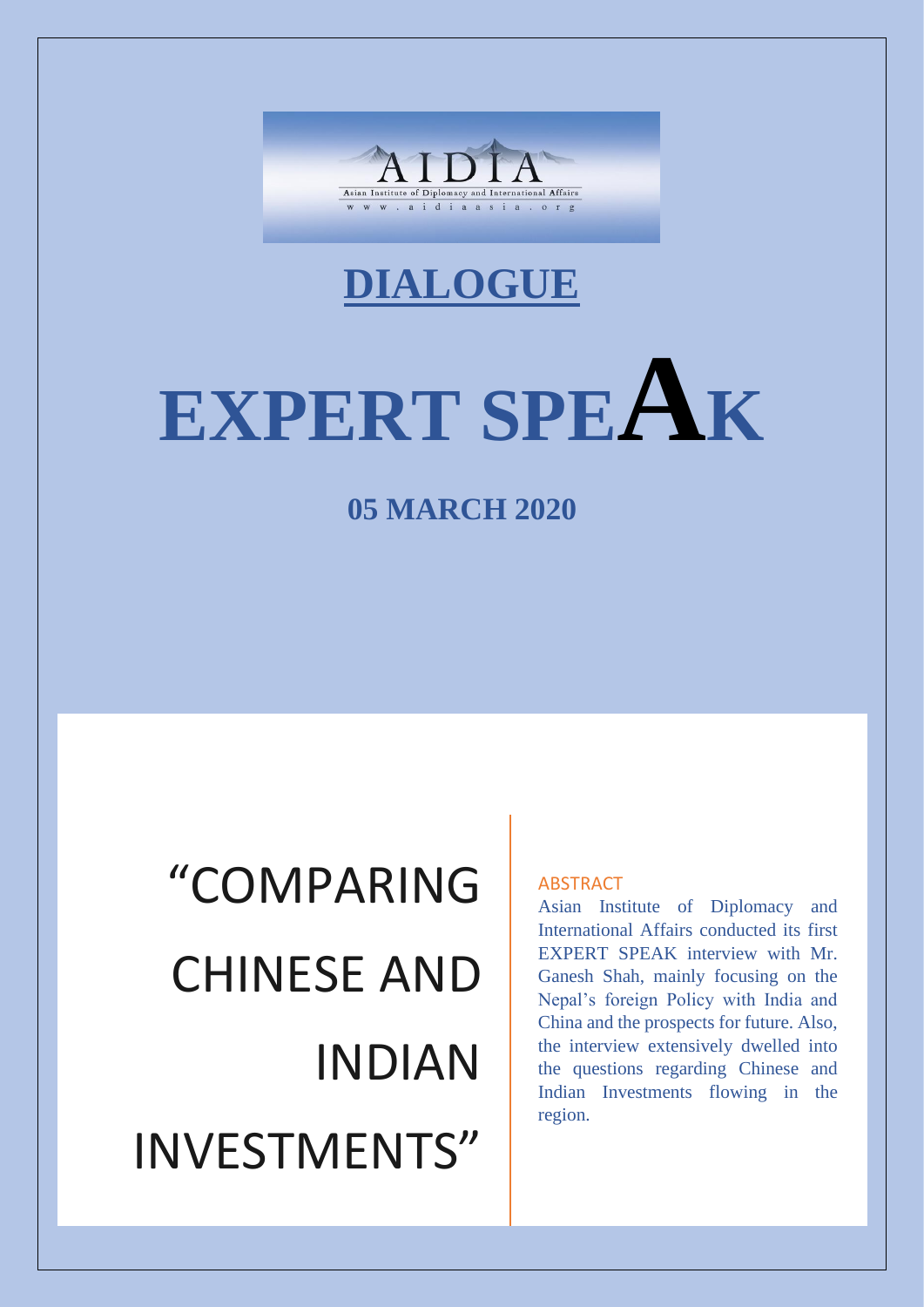#### **EXPERT**



#### **Hon'ble Mr. Ganesh Shah Former Minister and Standing Committee Member, Nepal Communist Party**

#### **About the Expert :**

Mr. Ganesh Shah is a Standing Committee Member of Nepal Communist Party and Former Minister for Environment, Science and Technology. He is mechanical engineer by profession and received his M-Tech (Technical Engineering) from Patrice Lumumba People's Friendship University in 1973. Primarily, Mr. Shah is a big advocate of the climate change issue and water resource management. He also has a very keen interest and frequently comments in various national and regional issues.

#### **TRANSCRIPT OF THE TALK**

#### **Q1. What is public diplomacy and what importance does it hold for Nepal's foreign policy? Do you see it as an important tool for diplomacy?**

Nepal's track 2 diplomacy has a history of more than 200 years. Since those times, public diplomacy has been taking place not just with India but China as well through trade, marriages, food and culture. The northern Nepal has a long history of public diplomacy with China while the central and the southern part of Nepal is more inclined towards India, when it comes to public diplomacy.

There has often been a lopsided understanding of the Indo-Nepal relationship and Nepal-China relationship. Nepal can been seen as aa destination for cultural conversion. You have Hinduism attracting a lot of Indians while you also have Buddhism in Nepal attracting people from Tibet and Mongolia from China.

#### **Q2. What are some decisive factors for Nepal's Foreign Policy?**

India and China are two most decisive factors for Nepal's Foreign Policy. However, the major decision makers of Nepal see India with a very suspicious eyes. On the other hand, China has been engaging with Nepali's private sector. Chinese equipment's, contract trilateral or and experts are coming in. Whereas in India are only engaging with big sectors or government sectors.

#### **Q3. Is Nepal tilting towards China? Or does India's influence still bind us towards Nepal?**

Nepal's Northern part and southern part can been seen tilting towards China and India respectively. Whereas, Kathmandu and Pokhara has been trying to balance the two. Tilting is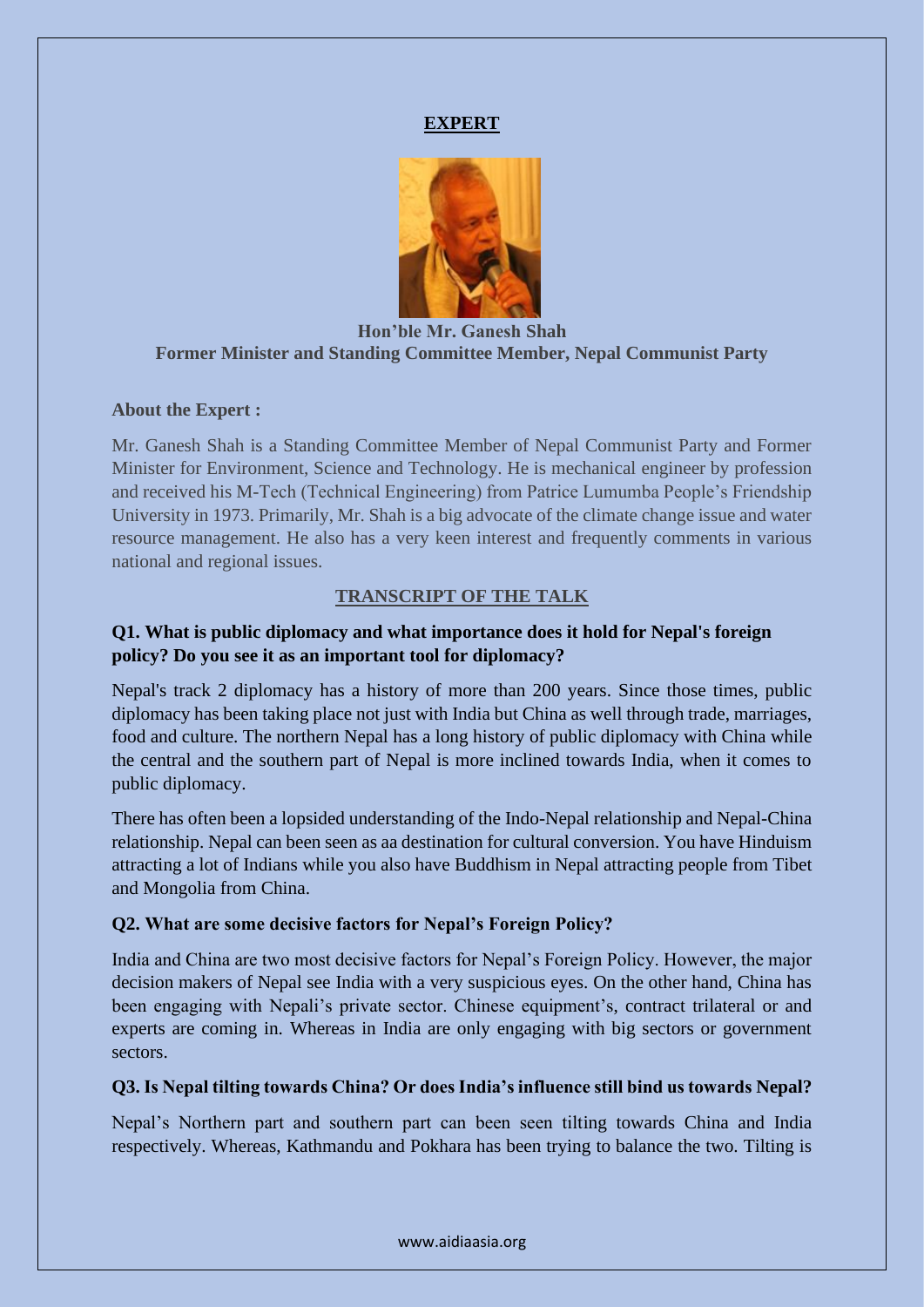a process which has to do a lot with economy, transports and communication. So if you have the transport facility then only you can travel or communicate.

In last 20 years, Nepal has seen a surge of roads and highways from Kathmandu to other parts of Nepal also to the Chinese border. This has further led to widening of the trade deficit of Nepal with China. In Nepal, 90% electronics come from China, along with other goods like clothes, medicines etc. With China, Nepal is planning multiple levels of connectivity models with China. These models of connectivity are not limited to road, rather expands to the internet connectivity, electrical connectivity etc.

However, there is another aspect to the process of tilting. In Nepal-India relations, the suspicion has grown due to past two blockades. One blockade was 30 years back under the Rajiv Gandhi government and the other in 2015. Although, Rajiv Gandhi blockade was not as huge as 2015 blockade. Due to this, mostly the northern part of Nepal was suspicious of Indian intentions and was afraid of more blockades in future. That is when Nepal decided to keep other options available. The second thing is now that there is a lot of Chinese who are getting with the private sectors, especially hydropower development, investments in private companies etc. Chinese private sector has been largely supported by the Chinese government which has enabled easier flow of investments from China to India.

#### **Q4. As concluded with the recent Xi Jinping's visit to Nepal, what kind of Strategic Partnership is China looking for with Nepal?**

Nepal looks China as a business partner. They consider Chinese 'biggest traders'. When Xi came to visit Nepal, he was largely looking for economic engagements. In fact, I feel Xi has forgotten some basics of the Communist Ideology. Now the world is heading towards technological trade. There is scope for more than electronic trade. Chinese has been developing various technologies. Chinese wants to penetrate in the infrastructure building of Nepal. Chinese have constructed two major airports.

#### **Q5. Investments from China?**

China has been investing in Nepal from different levels in different times and in different forms. Especially, these investments came after post-1960s. The first road came in 1967 from Kathmandu to Kodari connecting bordering city of China to Nepal. Another highway from Kathmandu to Pokhara (Prithvi Highway) was also constructed by Chinese grant in year 1973.

There were investments not just through roads but also through industries, education scholarships etc. Only during the Cultural Revolution, for few years there was an interval in the engagement. Now a days, one of the biggest numbers of the Nepalese students are going to China for study while Chinese are now working in Nepal too. First they came to Nepal as World Bank contracts under on under the international level contracts.

The Chinese are penetrating or coming to Nepal in different forms. One is through their investment. Second is through their through the international agencies. Thirdly through students educational scholarships. In fact Pashmina and Cashmere was some of the important imports from Chinese border cities.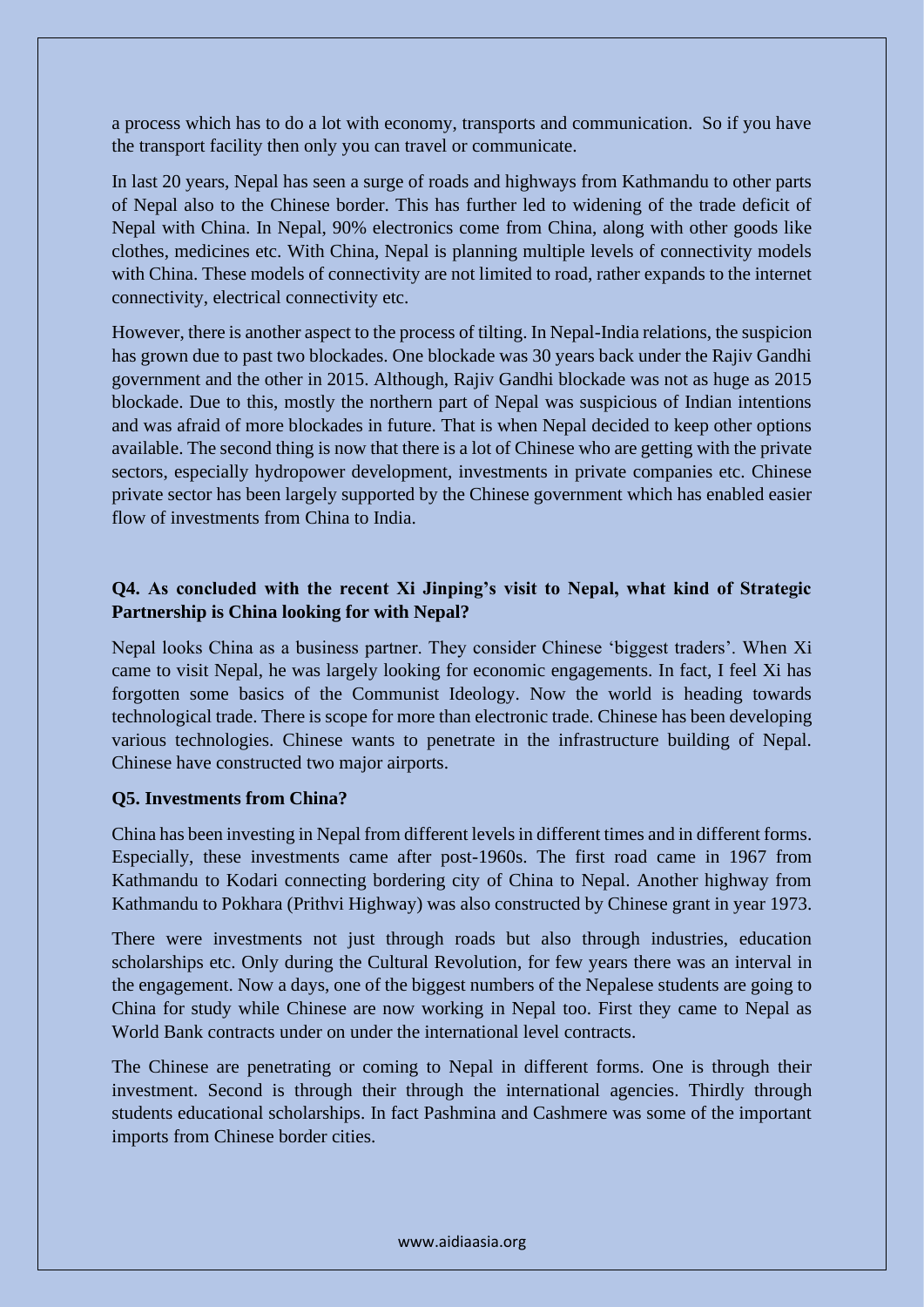#### **Q6.Are Chinese trying to revive the old Silk Road?**

Only after the 1970s did the road construction start in Nepal. Before that only one highway; known as Tribhuvan Highway was there which was built by the Indian government under the Indian Cooperation Mission. Then there is another road which was constructed between Bherwa to Pokhara. Then was the East-West Highway, built by different countries Russians, Indian, UK, USA. But after the 1980s and 90s there were investments coming through different borders. Local level trade started and expanded. People's diplomacy with both the countries was very strong and not just India. Especially, these last 10 years when the China has become very strong, Chinese products have also increased. That clearly projects an increase in foreign trade due to investments in infrastructure.

#### **Q7.How different is Indian investment from that of Chinese?**

There is a huge suspicion for Indian Investments coming to Nepal. Nepal has three basic development strategies what even though Modi also pointed out in his first address of Nepal's parliament. There is a mindset on the basic top level that we have to be very careful with our association with India. Whereas, Chinese will come only as per the Nepalese want.

India and Nepal relations are needed to be seen from my father's perspective, my perspective and my son's perspective and my grandson's perspective as well. In my father's time, there was easy non-barrier trade between these countries. During my time, the 1950 treaty was signed between Nepal and India. This phase saw protests against the treaty. This was seen as an unequal treaty between the two countries. This EPG was given the task to revise the treaty and suggest changes. It has been two years now, PM Modi has not yet accepted these changes. Due to this reason, intellectuals and policy makers of Nepali's look India with suspicion.

In the hydropower sector, Nepali's argue that, "if we allow Indians to do hydro projects on our land, then our land will submerge. The Indians are not going to pay for any of that. Why should we?"

Second is the Tourism? In Nepal. There are equal number of tourists coming from India and China to Nepal. Indian do come in large numbers but they do not look like tourists to Nepali's. On the other hand, Chinese are also investing in Nepal's tourism sector. They are b4uilding hotels, Airlines (Like Himalayan Airlines etc). Chinese are coming in different way even in Tourism sector. Indian tourists are coming as usual, there has been no big change in the type of tourism. Third sector is agriculture and horticulture. Now you can witness so many Chinese agricultural products in Nepali market. Even though the bigger supplies of rice and wheat are coming from India. We do see a surge in Chinese agricultural machineries like tractors.

#### **Q8. Is the increase in Nepali engagement with Chinese investors has also to do with Belt and Road Initiative of China?**

No, rather if we go back to history then Chinese and Indian relations with Nepal are as old as 250 years old during the era of Prithvi Narayan Shah. However, the geopolitical situations have changed since then. At that time also, it was said that Nepal is located between two giants and therefore Nepal has to engage in a very balanced way.

In the last 70 years, India has also become independent, Nepal has also become little bit constitutional and democratic and China is also a communist country. In Nepal, philosophically, there is an influence of communist ideology (essentially, a Chinese model of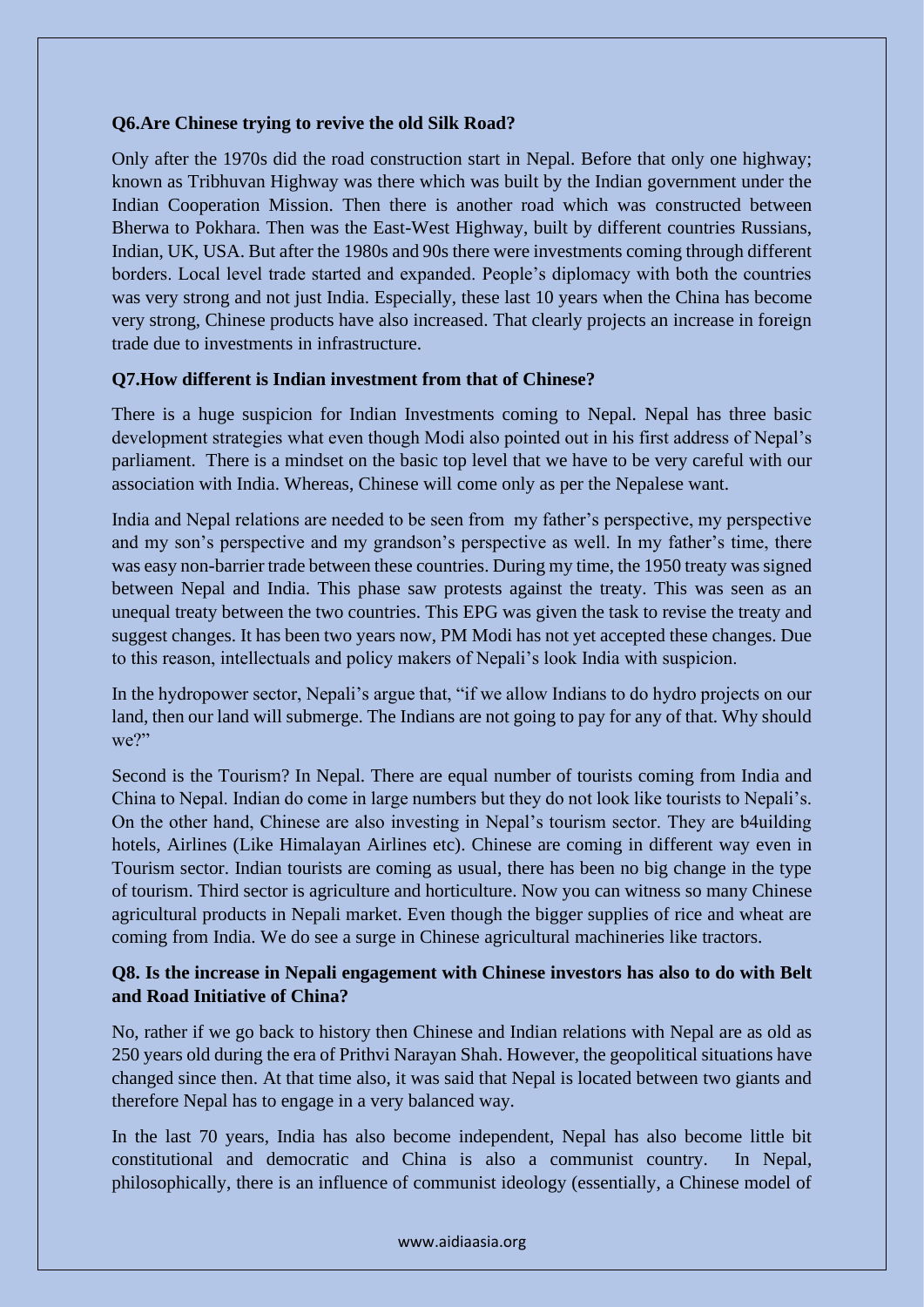governance); Nepal is also a constitutional democracy (essentially, an Indian model of governance). Nepal can therefore be seen as a convergence of philosophies.

At the same time, it can also be seen a convergence of economy. A lot of economy is done by the industrialist and the businessmen, who have terms with both the countries. There are relations between FNCCI and FICCI; CNI (Confederation of Nepalese Industry) has good relations with CII (Confederation of Indian Industry). Also, some of the other industries are the pharmaceutical industry, printing industry. On the other hand, the economic linkages with China are also very strong. There is a famous Shanghai Expo that takes place in Nepal. In Agriculture, before 20 years we used to see Indian tractors monopoly. But now, most of the machineries , electronics etc are Chinese. So even today, some stuff in every household is either Indian or Chinese. Culturally speaking, a lot of language and cultural linkages between the three countries. Students have been getting scholarship from both India and China. Chinese are engaging with Nepali students to teach Chinese. Nepal is a philosophical, economic and cultural convergence point for both India and China.

#### **Q9. How do you see engagement of Nepal with India and China ahead?**

India is not doing good marketing of itself. They are saying way too much then they are doing. India is continuing with traditional trade and engagement with Nepal. The Chinese on the other hand are aggressively marketing themselves and are also accomplishing the tasks taken by them. In the case of India, not just trade but also the transit has become slightly difficult. A Nepali has to undergo harassment at times while transiting through Delhi airport, just because he holds a Nepali passport. Today, people are ready to pay for the flights but they want it comfortable.

#### **Q10. What do you expect these two countries to do for Nepal?**

Firstly, these countries should stop playing the 'Chinese card' or the 'Indian card'. Rather they should now try to invest in the research. Based on that, they should come up with policies for this region. Secondly, these countries should do trade with Nepal based on international standards. Basically, trade and transit should be on fair basis. Thirdly, investments in R&D should be increased. In case of India specifically, if India commits anything then they should deliver it timely, in good quality and of good standards. For instance, India had recently given 100s of ambulances to Nepal. However, these are very much prone to highway accidents. In fact a lot of them have also met an accident. Hence, quality should be maintained. Also, never give false assurance to Nepal. In this year, even the grants for Nepal has been reduced. This shows how India just talks of the Neighbourhood first but they are dealing with Nepal fairly.

#### **Q11.Do you see any scope of trilateral engagement between India – Nepal – China?**

Our former PM, Prachanda Ji, argues for a trilateral engagement between these three countries. In public diplomacy, trust needs to be earned, you cannot buy it. There is huge mistrust between these three countries. Nepal don't trust India, India doesn't trust China and China doesn't trust India; and China is also not trusting Nepal. Chinese feel that Nepal can any day shift its tilt. Track 2 Diplomacy is very important to build trust between these three countries. Now even, Media at times plays a negative role while exaggerating issues between these countries.

One of the major challenge is also that in Nepal we do not have any reliable think tank, research Centre who could discuss on policy matters. Even the government's Institute of Foreign Affairs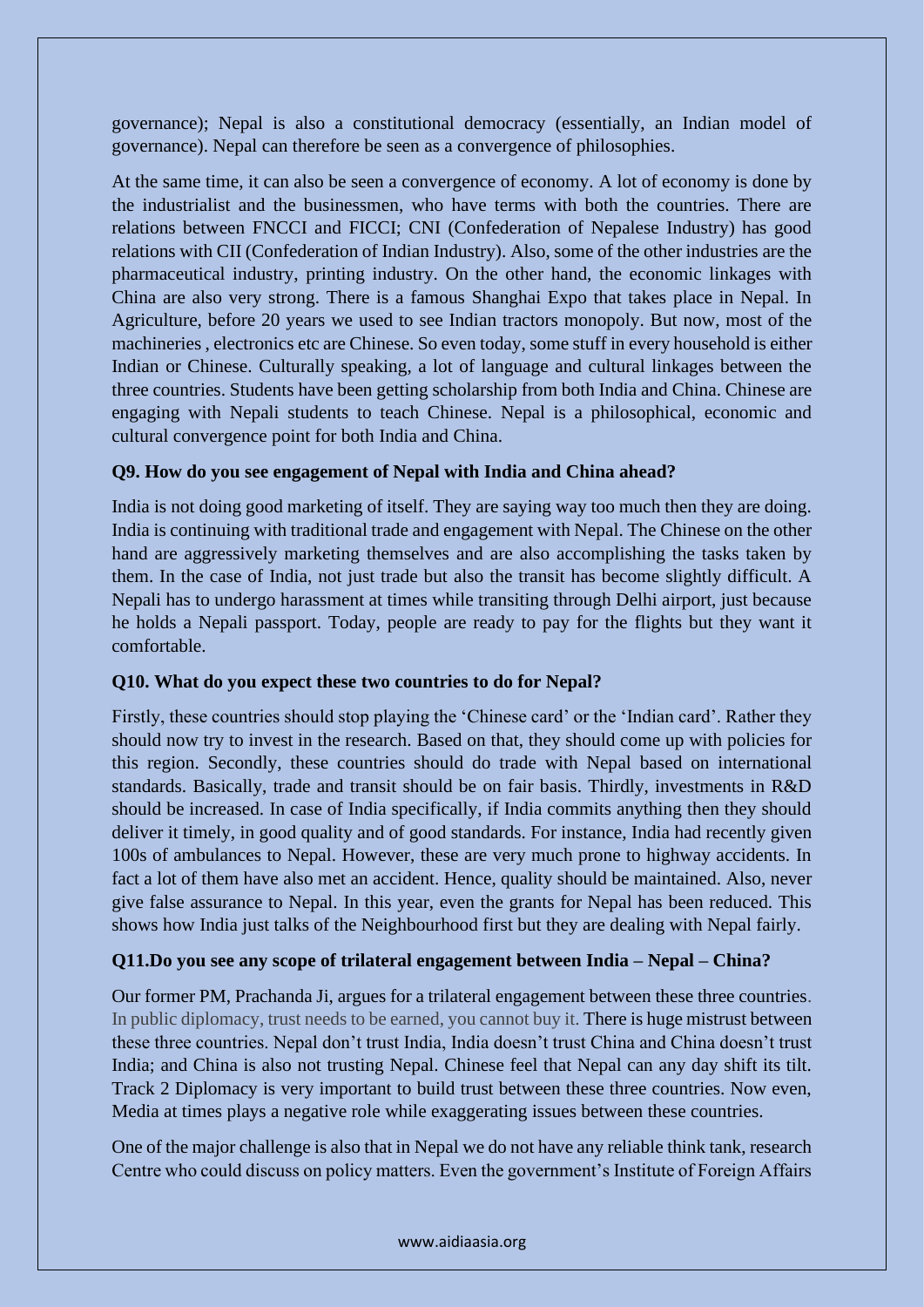is not so strong. In most cases, politicians don't want to work on the research basis rather they largely work for election sake.

*"In public diplomacy, trust needs to be earned, you cannot buy it."* - Ganesh Shah

#### **About the Interviewer:**

Ms. Anjali Gupta is a Research Intern in Asian Institute of Diplomacy and International Affairs, located at Kathmandu, Nepal. She has done her Masters in International Relations from Jawaharlal Nehru University, New Delhi. Currently living in Kathmandu, Nepal. Her core areas of interests are Nepal, India and China's Foreign Policy and Diplomatic Affairs.